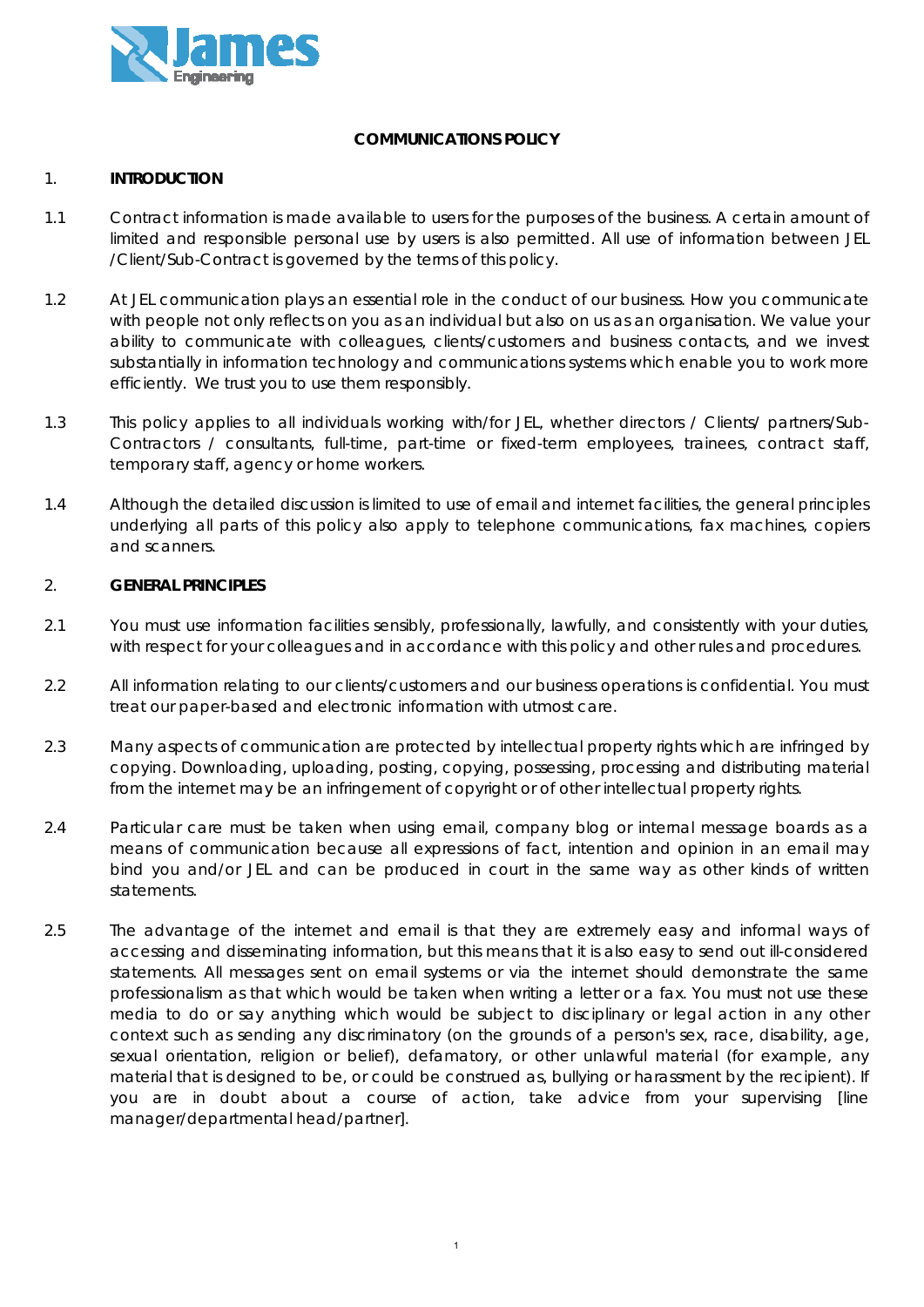

# 3. **USE OF ELECTRONIC MAIL**

### 3.1 **Generally**

- 3.1.1 Always use the email template which contains the appropriate disclaimer notice and do not amend this notice in any way.
- 3.1.2 Do not amend any messages received and, except where specifically authorised by the other person, do not access any other person's in-box or other email folders nor send any email purporting to come from another person.
- 3.1.3 It is good practice to re-read and check an email before sending.
- 3.1.4 If you copy an email to others, it may breach the Data Protection Act if it reveals all the recipients' email addresses to each recipient (e.g. in the case of marketing and mailing lists).

It can also breach duties of confidentiality (e.g. in the case of internal emails to members of a staff benefit scheme). Accordingly, it may be appropriate to use the 'Bcc' (blind carbon copy) field instead of the 'Cc' (carbon copy) field when addressing an email to more than one recipient. If in doubt, seek advice from your [line manager/departmental head/partner].

### 3.2 **Business use**

- 3.2.1 Each business email should include the appropriate] business reference.
- 3.2.2 If the email message or attachment contains information which is time-critical, bear in mind that an email is not necessarily an instant communication and consider whether it is the most appropriate means of communication.
- 3.2.3 If you have sent an important document, always telephone to confirm that the email has been received and read.
- 3.2.4 In every instance, file a hard copy of any email (including any attachments) sent to or received from the customer/client before filing or deleting the electronic copy. The same applies to all internal email transmissions concerning [customer/client] matters.
- 3.2.5 In light of the security risks inherent in some web-based email accounts, you must not email business documents to your personal web-based accounts. You may send documents to a customer's/client's web-based account if you have the [customer's/client's] express written permission to do so. [However, under no circumstances should you send price sensitive or highly confidential documents to a customer's/client's personal web-based email account, even if the customer/client asks you to do so.]
- 3.2.6 When you need to work on documents remotely they can be saved to a disk or retrieved over the internet

# 3.3 **Personal Use**

3.3.1 Although email facilities are provided for the purposes of our business, we accept that you may occasionally want to use them for your own personal purposes. This is permitted on the condition that all the procedures and rules set out in this policy are complied with. Be aware, however, that if you choose to make use of our facilities for personal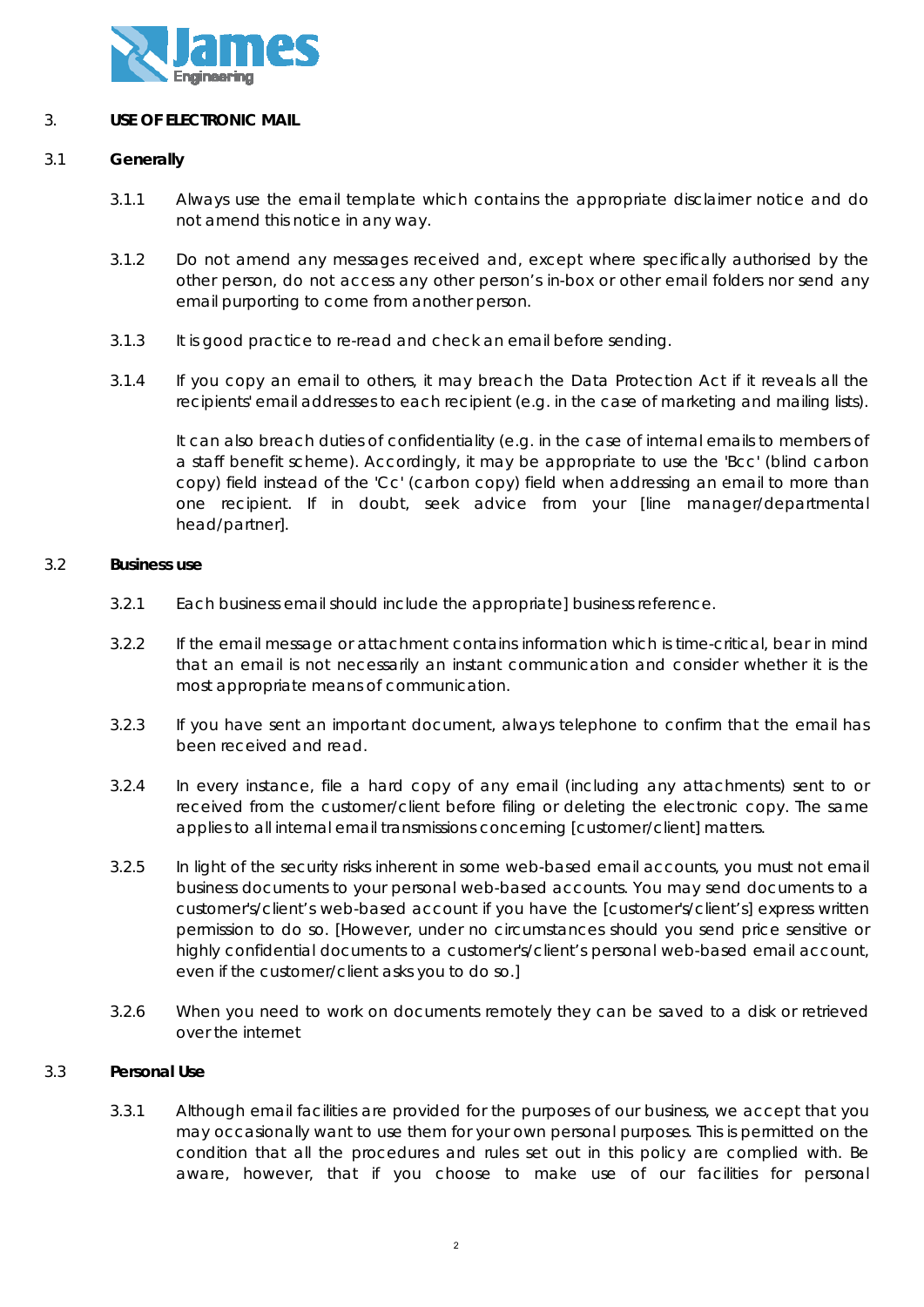

correspondence, you can expect very little privacy because may need to monitor communications for the reasons given in item 9.1.

You will greatly increase the privacy of any personal email by complying with the procedures set out in item 3.3.3 below.

- 3.3.2 Under no circumstances may facilities be used in connection with the operation or management of any business other than that of JEL or a [customer/client] unless express permission has been obtained from your [line manager/departmental head/partner].
- 3.3.3 All personal email you send must be marked PERSONAL in the subject heading, and all personal email sent or received must be filed in a separate folder marked "Personal" in your inbox should you wish to retain it after reading. Contact IT Support if you need guidance on how to set up and use a personal folder. All email contained in your inbox and your sent items box are deemed to be business communications for the purposes of monitoring (see item 9.4).

You must ensure that your personal email use:

- (a) does not interfere with the performance of your duties;
- (b) does not take priority over your work responsibilities;
- (c) is minimal and limited to taking place substantially outside of normal working hours (i.e. during any breaks which you are entitled to or before or after your normal hours of work);
- (d) does not cause unwarranted expense or liability to be incurred by JEL
- (e) does not have a negative impact JEL in any way; and
- (f) is lawful and complies with this policy.
- 3.3.4 As with any correspondence made using JEL electronic facilities, you can delete personal email from the live system, but they will have been copied (perhaps many times) onto the backup tapes and in that form will be retained indefinitely. It would be a very difficult, costly and time-consuming exercise to sift all those tapes in order to delete an individual's personal email, and if we were to agree to attempt this, it would be at our convenience, and only on the basis that all the very considerable costs involved were paid in advance by the person making the request.
- 3.3.5 By making personal use of our facilities for sending and receiving email you signify your agreement to abide by the conditions imposed for their use, and signify your consent to JEL monitoring your personal email in accordance with item 9 of this policy.

# 4. **USE OF INTERNET AND INTRANET**

- 4.1 We trust you to use the internet sensibly. Bear in mind at all times that, when visiting a website, information identifying your PC may be logged. Therefore any activity you engage in via the internet may affect JEL
- 4.2 We recognise the need for individuals to have to carry out some personal tasks during working hours, e.g. for internet banking or online shopping, and this is permitted subject to the same rules as are set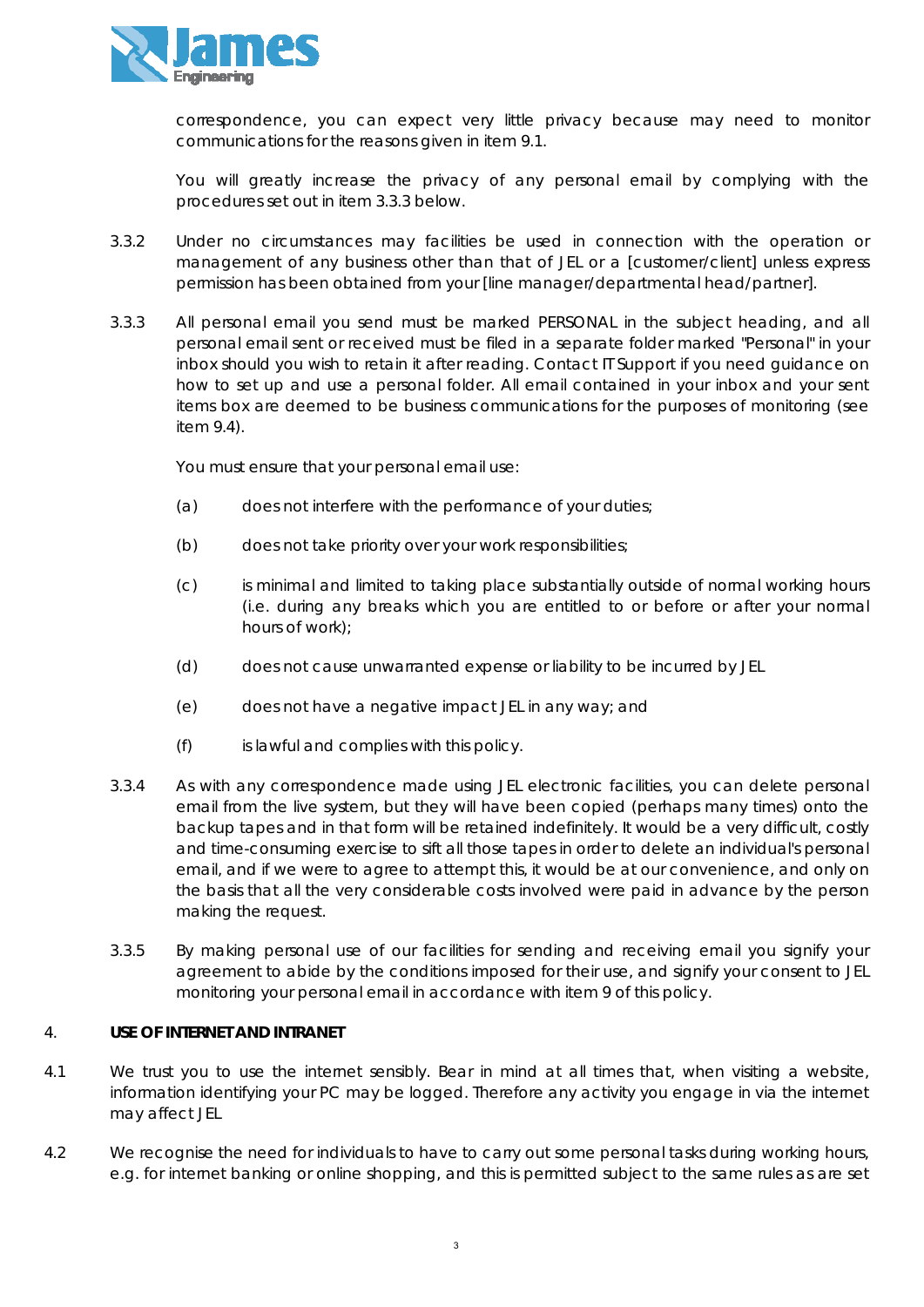

out for personal email use in item 3.3.4 of this policy. If these activities require additional software to be installed onto your PC then you should submit a request to IT Support who may be able to arrange this for you.

- 4.3 You are strongly discouraged from providing your JEL email address when using public websites for non-business purposes, such as online shopping. This must be kept to a minimum and done only where necessary, as it results in you receiving substantial amounts of unwanted email.
- 4.4 [Access to certain websites is blocked during normal working hours. If you have a particular business need to access such sites, please contact the Director

You must not:

- 4.4.1 introduce packet-sniffing or password-detecting software;
- 4.4.2 seek to gain access to restricted areas of JEL network;
- 4.4.3 access or try to access data which you know or ought to know is confidential;
- 4.4.4 intentionally or recklessly introduce any form of spyware, computer virus or other potentially malicious software; nor
- 4.4.5 carry out any hacking activities
- 4.4.6 use JEL systems to participate in any internet chat room or post messages on any external website, including any message board or blog, unless expressly permitted in writing to do so
- 4.5 For your information, breach of items 4.4.1 to 4.4.6 (inclusive) above, would not only contravene the terms of this policy but could in some circumstances also amount to the commission of an offence under the Computer Misuse Act 1990, which creates the following offences:
	- 4.5.1 unauthorised access to computer material i.e. hacking;
	- 4.5.2 unauthorised modification of computer material; and
	- 4.5.3 unauthorised access with intent to commit or facilitate the commission of further offences.

# 5. **MISUSE OF [FACILITIES AND SYSTEMS**

- 5.1 Misuse of [facilities and systems, including its telephone, email and internet systems, in breach of this policy will be treated seriously and dealt with in accordance with disciplinary procedure. In particular, viewing, accessing, transmitting, posting, downloading or uploading any of the following materials in the following ways, or using any facilities, will amount to gross misconduct capable of resulting in summary dismissal (this list is not exhaustive):
	- 5.1.1 material which is sexist, racist, homophobic, xenophobic, pornographic, paedophilic or similarly discriminatory and/or offensive;
	- 5.1.2 offensive, obscene, derogatory or criminal material or material which is liable to cause embarrassment to JEL and any of its staff or its customers/clients or bring the reputation of JEL and any of its staff or its customers/clients into disrepute;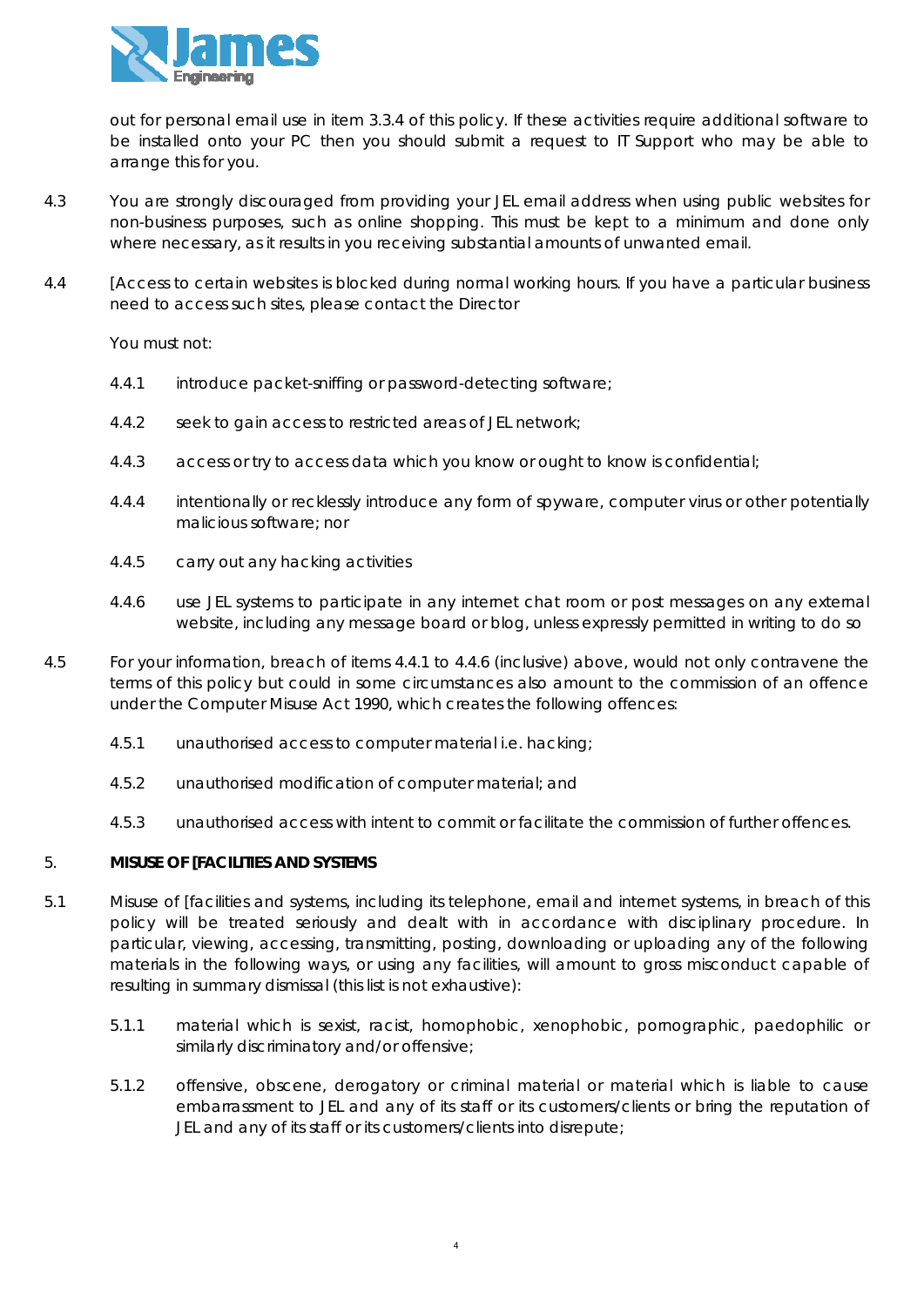

- 5.1.3 any defamatory material about any person or organisation or material which includes statements which are untrue or of a deceptive nature;
- 5.1.4 any material which, by intent or otherwise, harasses the recipient;
- 5.1.5 any other statement which is designed to cause annoyance, inconvenience or anxiety to anyone;
- 5.1.6 any material which violates the privacy of others or unfairly criticises or misrepresents others;
- 5.1.7 confidential information about JEL and any of its staff or [customers/clients];
- 5.1.8 any other statement which is likely to create any liability (whether criminal or civil, and whether for you or JEL
- 5.1.9 material in breach of copyright and/or other intellectual property rights;
- 5.1.10 online gambling; or
- 5.1.11 unsolicited commercial or advertising material, chain letters or other junk mail of any kind.

If JELhas evidence of the examples of misuse set out above it reserves the right to undertake a more detailed investigation in accordance with its disciplinary procedures.

#### 6. **SYSTEM SECURITY**

- 6.1 Security of our IT systems is of paramount importance. We owe a duty to all of our [customers/clients] to ensure that all of our business transactions are kept confidential. If at any time we need to rely in court on any information which has been stored or processed using our IT systems it is essential that we are able to demonstrate the integrity of those systems. Every time you use the system you take responsibility for the security implications of what you are doing.
- 6.2 JEL system or equipment must not be used in any way which may cause damage, or overloading or which may affect its performance or that of the internal or external network.
- 6.3 Keep all confidential information secure, use it only for the purposes intended and do not disclose it to any unauthorised third party.
- 6.4 Keep your system passwords safe. Do not disclose them to anyone. Those who have a legitimate reason to access other users' inboxes must be given permission from that other user. IT Support will provide guidance on how to do this. If you have disclosed your password to anyone else (e.g. in response to a request from the IT staff) ensure that you change your password once the IT staff no longer need it. Contact IT Support for guidance on how to do this.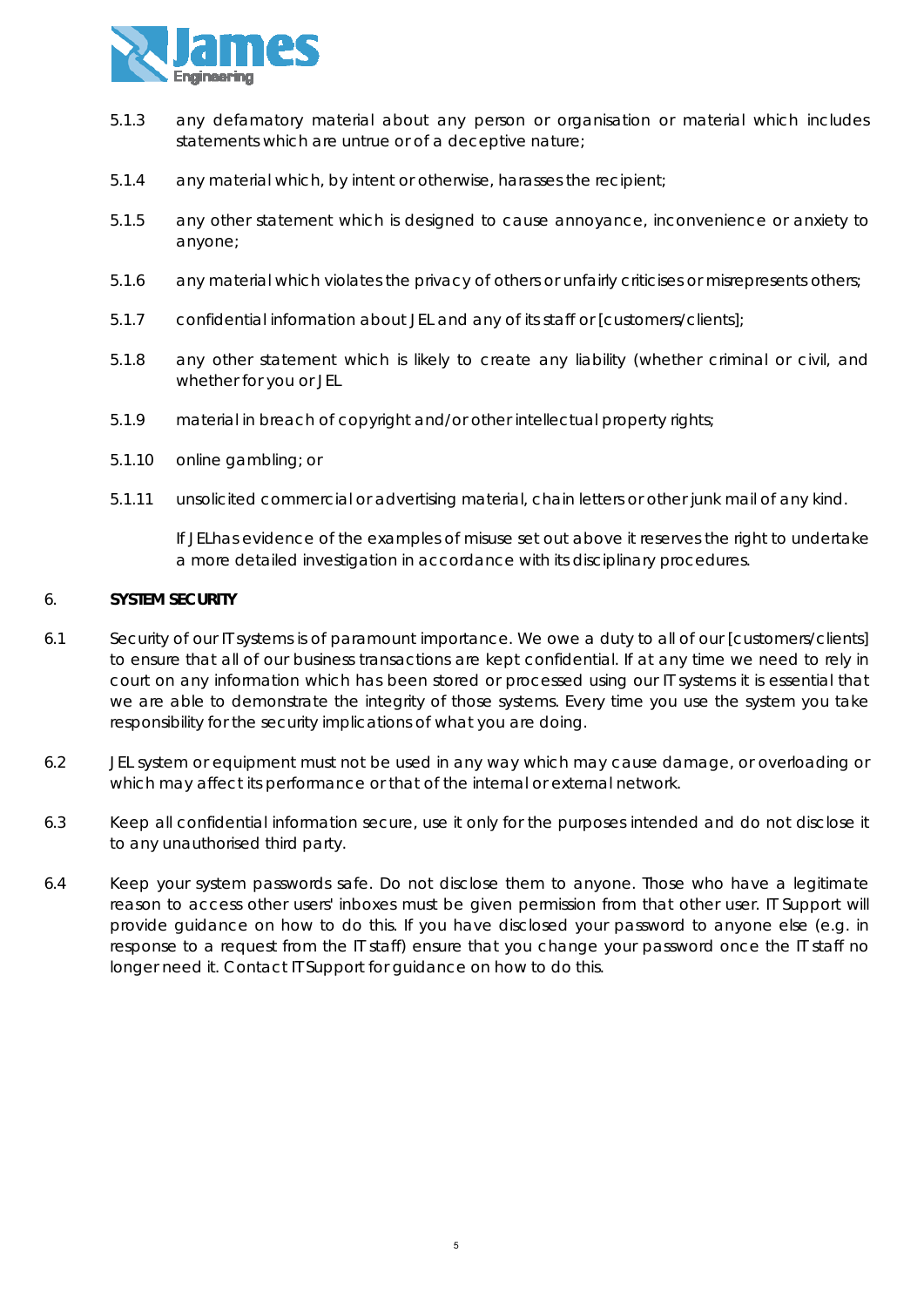

- 6.5 If a document is highly commercially confidential or price sensitive, you should mark it as "private and confidential" and password-protect the document itself. Bear in mind that documents which are NOT marked "private and confidential" can be accessed by all users of the network.
- 6.6 Copies of confidential information should be printed out only as necessary, retrieved from the printer immediately, and stored or destroyed in an appropriate manner.
- 6.7 You should not download or install software from external sources without having first received the necessary authorisation
- 6.8 No external device or equipment, including discs and other data storage devices, should be run on or connected to systems without the prior notification to and approval
- 6.9 You should always exercise caution when opening emails from unknown external sources or where, for any reason, an email appears suspicious. Vivien Hambleton should be informed immediately in such circumstances.

# 7. **WORKING REMOTELY**

7.1 This part of the policy and the procedures in it apply to your use of our systems, to your use of our laptops, and also to your use of your own computer equipment or other computer equipment (e.g. client's equipment) whenever you are working on JEL business away from JEL premises (working remotely).

When you are working remotely you must:

- 7.1.1 password protect any work which relates to JEL business so that no other person can access your work;
- 7.1.2 position yourself so that your work cannot be seen by any other person;
- 7.1.3 take reasonable precautions to safeguard the security of our equipment, and keep your passwords secret;
- 7.1.4 inform the police and our IT (as appropriate) as soon as possible if either a JEL laptop in your possession or any computer equipment on which you do JEL work, even if this is personal IT equipment, has been lost or stolen; and
- 7.1.5 ensure that any work which you do remotely is saved on JEL system or is transferred to our system as soon as reasonably practicable.
- 7.2 Pocket computers, mobile phones and similar hand-held devices are easily lost or stolen so you must password-protect access to any such devices used by you on which is stored any personal data of which JEL is a data controller or any information relating our business, our clients or their business.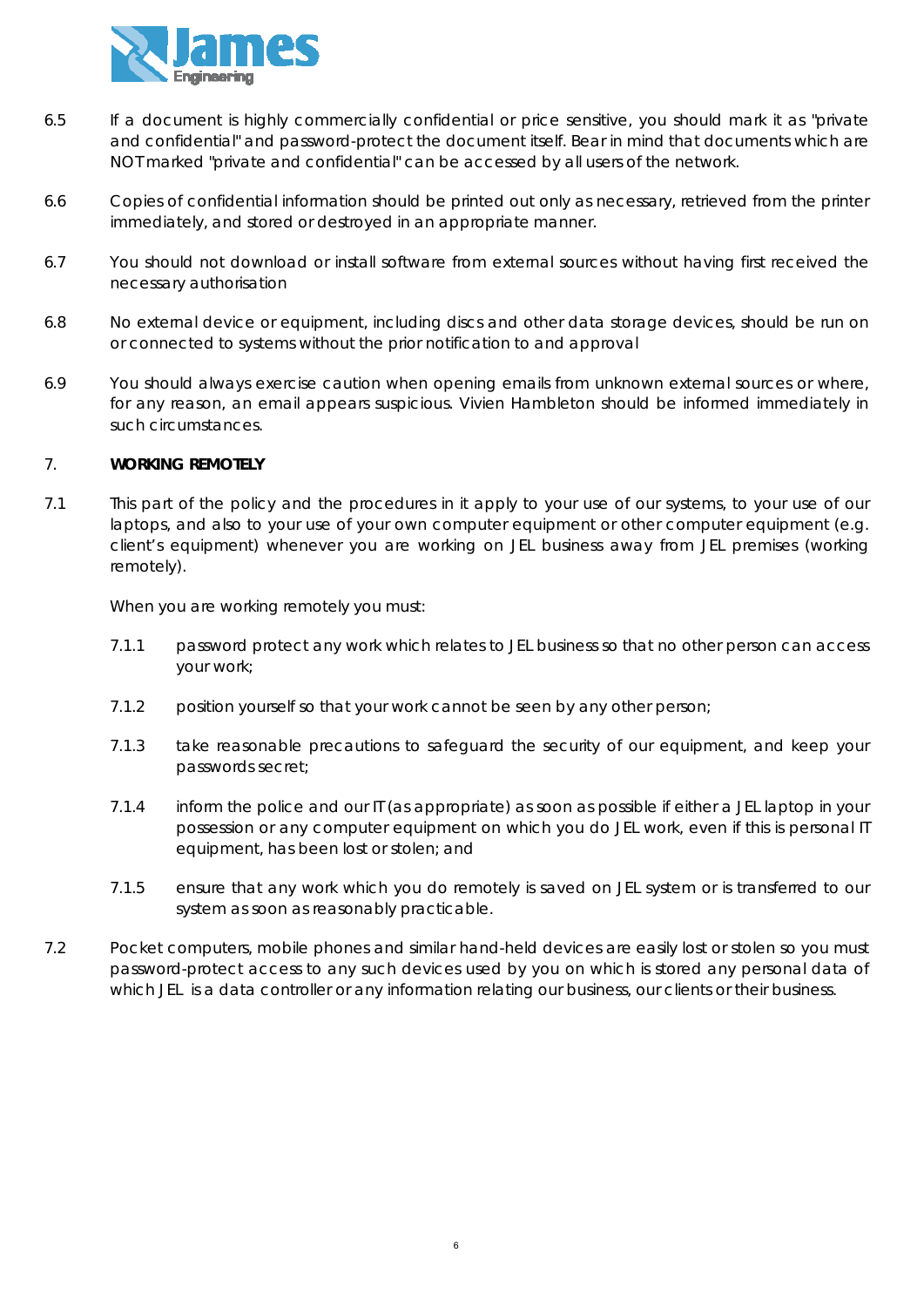

### 8. **PERSONAL BLOGS AND WEBSITES**

- 8.1 This part of the policy and procedures in it apply to content that you publish on the internet (e.g. your contributions to blogs, message boards and social networking or content-sharing sites) even if created, updated, modified or contributed to outside of working hours or when using personal IT systems.
- 8.2 JEL recognise that in your own private time you may wish to publish content on the internet. For the avoidance of doubt, such activities are expressly prohibited during work time or using JEL systems.
- 8.3 If you post any content to the internet, written, vocal or visual, which identifies, or could identify, you as a member of staff and/or you discuss your work or anything related to JEL or its business, customers or staff, JEL expects you, at all times, to conduct yourself appropriately and in a manner which is consistent with your contract of employment and with policies and procedures. It should be noted that simply revealing your name or a visual image of yourself could be sufficient to identify you as an individual who works for JEL
- 8.4 If you already have a personal blog or website which indicates in any way that you work for JEL you should report this to your line manager.
- 8.5 If you intend to create a personal blog or website that will say that you work for, or in any way could identify you as someone who works for JEL then you should report this
- 8.6 If a blog posting clearly identifies that you work for JEL and you express any idea or opinion then you should add a disclaimer such as "these are my own personal views and not those of JEL
- 8.7 The following matters will be treated as gross misconduct capable of resulting in summary dismissal (this list is not exhaustive):
	- 8.7.1 Revealing confidential information about JEL in a personal online posting. This might include revealing information relating to JEL clients, business plans, policies, staff, financial information or internal discussions. Consult your manager if you are unclear about what might be confidential.
	- 8.7.2 Criticising or embarrassing JEL its clients or its staff in a public forum (including any website). You should respect the [corporate] reputation of JEL and the privacy and feelings of others at all times. If you have a genuine complaint to make about a colleague or workplace matter the correct procedure is to raise a grievance using grievance procedure.
	- 8.7.3 Accessing or updating a personal blog or website from JEL computers or during work time.
- 8.8 If you think that something on a blog or a website could give rise to a conflict of interest and in particular concerns issues of impartiality or confidentiality required by your role then this must be discussed with your manager
- 8.9 If someone from the media or press contacts you about your online publications that relate to JEL you should talk to your line manager before responding and JEL press office must be consulted.
- 8.10 Online publications which do not identify the author as a member of JEL staff and do not mention JEL and are purely concerned with personal matters will normally fall outside the scope.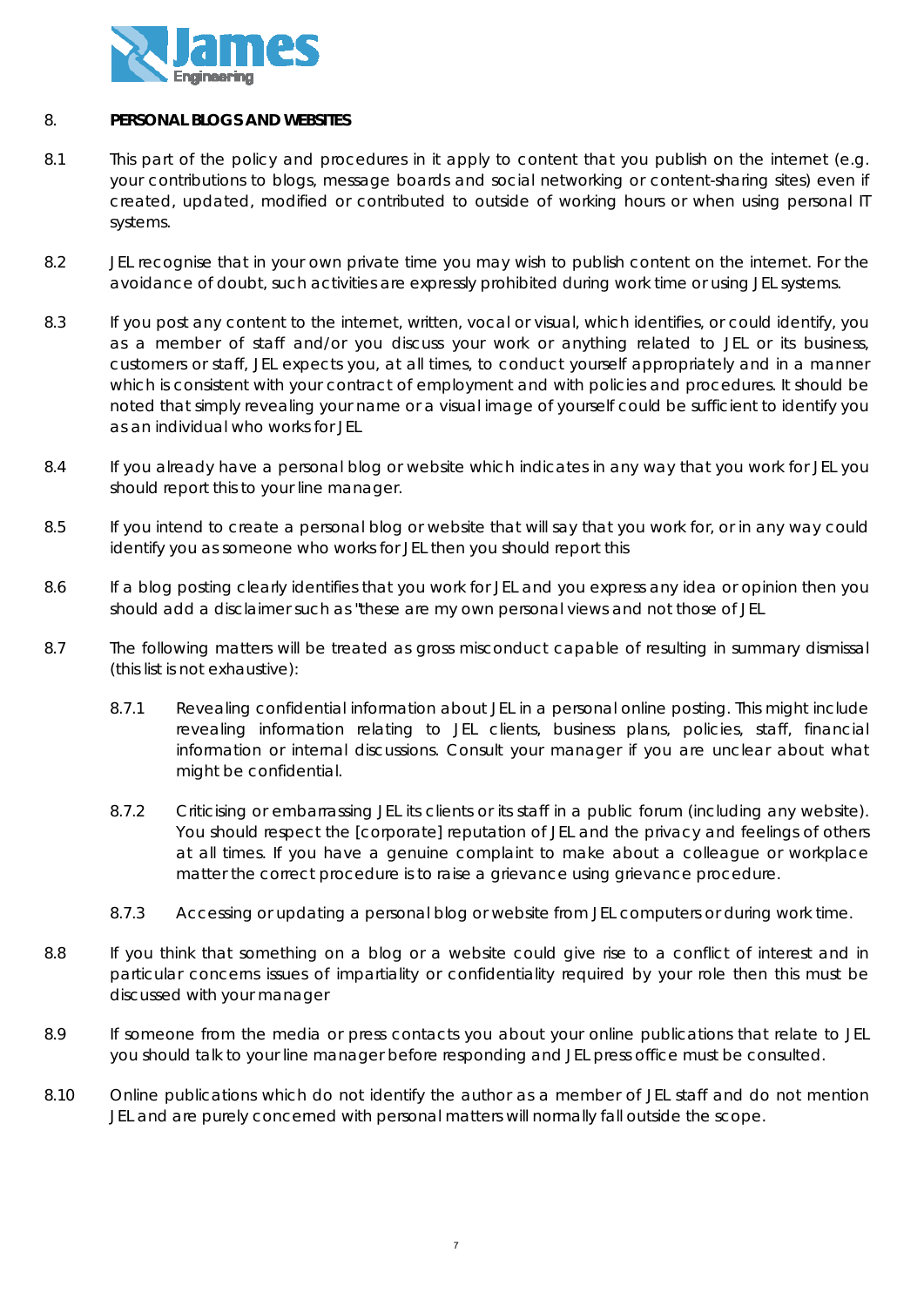

# 9. **MONITORING OF COMMUNICATIONS BY JEL**

- 9.1 JEL is ultimately responsible for all business communications but subject to that will, so far as possible and appropriate, respect your privacy and autonomy while working. JEL may monitor your business communications for reasons which include:
	- 9.1.1 providing evidence of business transactions;
	- 9.1.2 ensuring that JEL business procedures, policies and contracts with staff are adhered to;
	- 9.1.3 complying with any legal obligations;
	- 9.1.4 monitoring standards of service, staff performance, and for staff training;
	- 9.1.5 preventing or detecting unauthorised use of JEL communications systems or criminal activities; and
	- 9.1.6 maintaining the effective operation of JEL communications systems.
- 9.2 JEL will monitor telephone, email and internet traffic data (i.e. sender, receiver, subject; non-business attachments to email, numbers called and duration of calls; domain names of websites visited, duration of visits, and files downloaded from the internet) at a network level (but covering both personal and business communications) for the purposes specified at item 9.1. For the purposes of your maintenance of your own personal privacy, you need to be aware that such monitoring might reveal sensitive personal data about you. For example, if you regularly visit websites which detail the activities of a particular political party or religious group, then those visits might indicate your political opinions or religious beliefs. By carrying out such activities using JEL facilities you consent to our processing any sensitive personal data about you which may be revealed by such monitoring.
- 9.3 Sometimes it is necessary for JEL to access your business communications during your absence, such as when you are away because you are ill or while you are on holiday. Unless your mailbox settings are such that the individuals who need to do this already have permission to view your inbox, access will be granted only with the permission of one of the persons authorised to grant such access [in accordance with our policy "Access to Mailboxes"].
- 9.4 Any emails which are not stored in your "Personal" folder in your mailbox and which are not marked PERSONAL in the subject heading will be treated, for the purpose of availability for monitoring, as business communications since we will have no way of knowing that they were intended to be personal. Therefore you must set up a rule to automate the routing of personal email to your personal folder – ask IT Support for guidance on how to do this. Furthermore, there is a risk that any person authorised to access your mailbox may have their own preview pane option as a default setting, which would reveal the content of any of your personal email not filed in your "Personal" folder, whether or not such email are marked PERSONAL. It is up to you to prevent the inadvertent disclosure of the content of personal email by filing your personal email in accordance with this policy. In particular, you are responsible to anybody outside JEL who sends to you, or receives from you, a personal email, for the consequences of any breach of their privacy which may be caused by your failure to file your personal email*.*
- 9.5 In certain very limited circumstances we may, subject to compliance with any legal requirements, access email marked PERSONAL. Examples are when we have reasonable suspicion that they may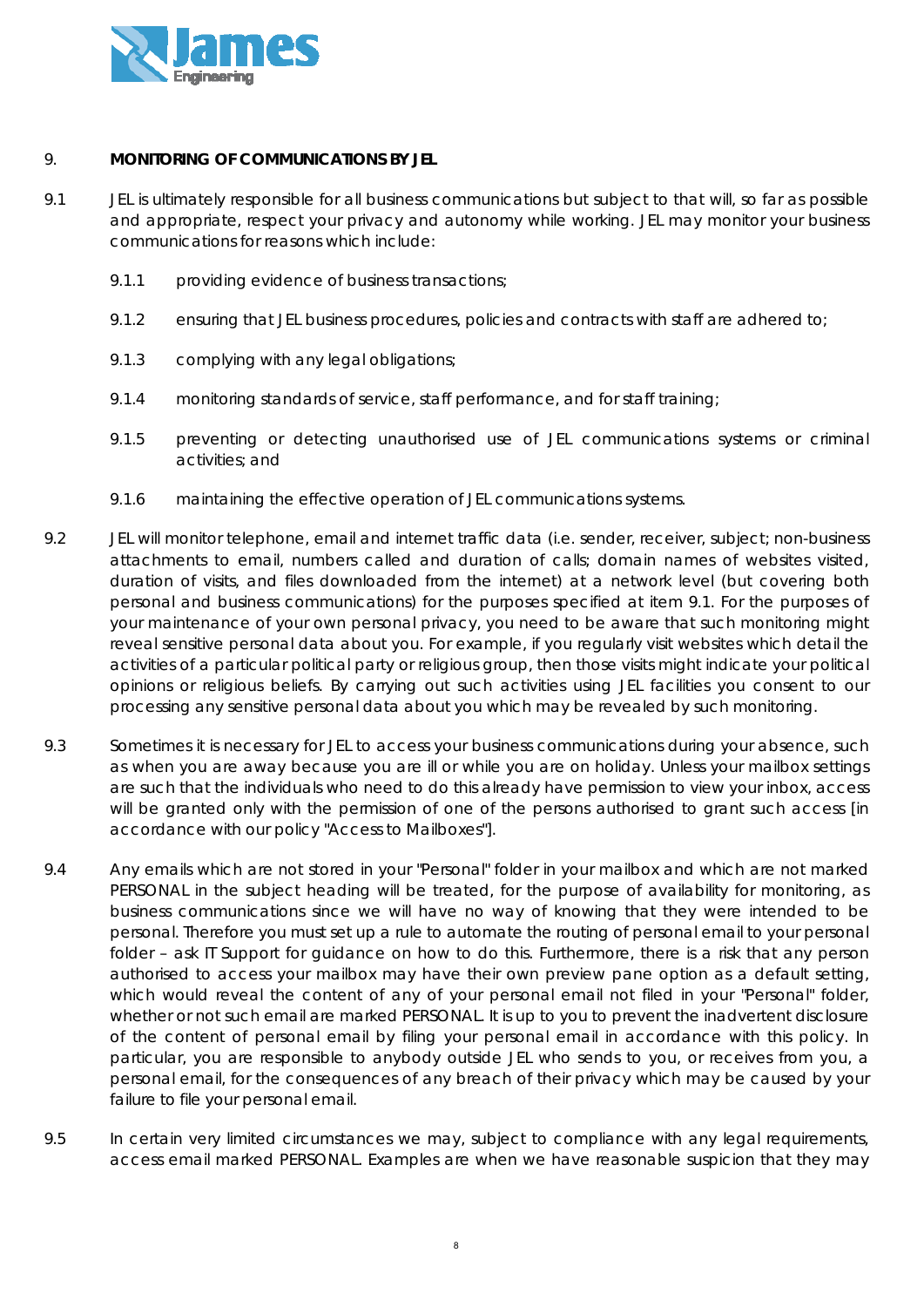

reveal evidence of unlawful activity, including instances where there may be a breach of a contract with JEL

9.6 All incoming email are scanned CCJ on behalf of JEL using virus-checking software. The software will also block unsolicited marketing email (spam) and email which have potentially inappropriate attachments. If there is a suspected virus in an email which has been sent to you, the sender will automatically be notified and you will receive notice that the email is not going to be delivered to you because it may contain a virus.

### 10. **DATA PROTECTION**

- 10.1 As a member of JEL who uses our communications facilities, you will inevitably be involved in processing personal data for JEL as part of your job. Data protection is about the privacy of individuals, and is governed by the Data Protection Act 1998. This Act defines, among others, terms as follows:
	- 10.1.1 "data" generally means information which is computerised or in a structured hard copy form;
	- 10.1.2 "personal data" is data which can identify someone, such as a name, a job title, a photograph;
	- 10.1.3 "processing" is anything you do with data just having data amounts to processing; and
	- 10.1.4 "data controller" is the person who controls the purposes and manner of processing of personal data – this will be JEL in the case of personal data processed for the business.
- 10.2 Whenever and wherever you are processing personal data for JEL you must keep it secret, confidential and secure, and you must take particular care not to disclose them to any other person.
- 10.3 The Data Protection Act gives every individual the right to see all the information which any data controller holds about them. Bear this in mind when recording personal opinions about someone, whether in an email or otherwise. It is another reason why personal remarks and opinions must be made or given responsibly, and they must be relevant and appropriate as well as accurate and justifiable.
- 10.4 For your information, section 55 of the Data Protection Act provides that it is a criminal offence to obtain or disclose personal data without the consent of the data controller. "Obtaining" here includes the gathering of personal data by employees at work without the authorisation of the employer. You may be committing this offence if without authority of JEL you exceed your authority in collecting personal data; you access personal data held by JEL to control it or you pass them on to someone else (whether inside or outside JEL
- 10.5 While JEL is a data controller of all personal data processed for the purposes of our business, you will be a data controller of all personal data processed in any personal email which you send or receive. Use for social, recreational or domestic purposes attracts a wide exemption under the Data Protection Act, but if, in breach of this policy, you are using our communications facilities for the purpose of a business which is not JEL business, then you will take on extensive personal liability under the Data Protection Act.
- 10.6 To help you understand and comply with JEL obligations as a data controller under the Data Protection Act you may be offered, and you may also request, training. Whenever you are unsure of